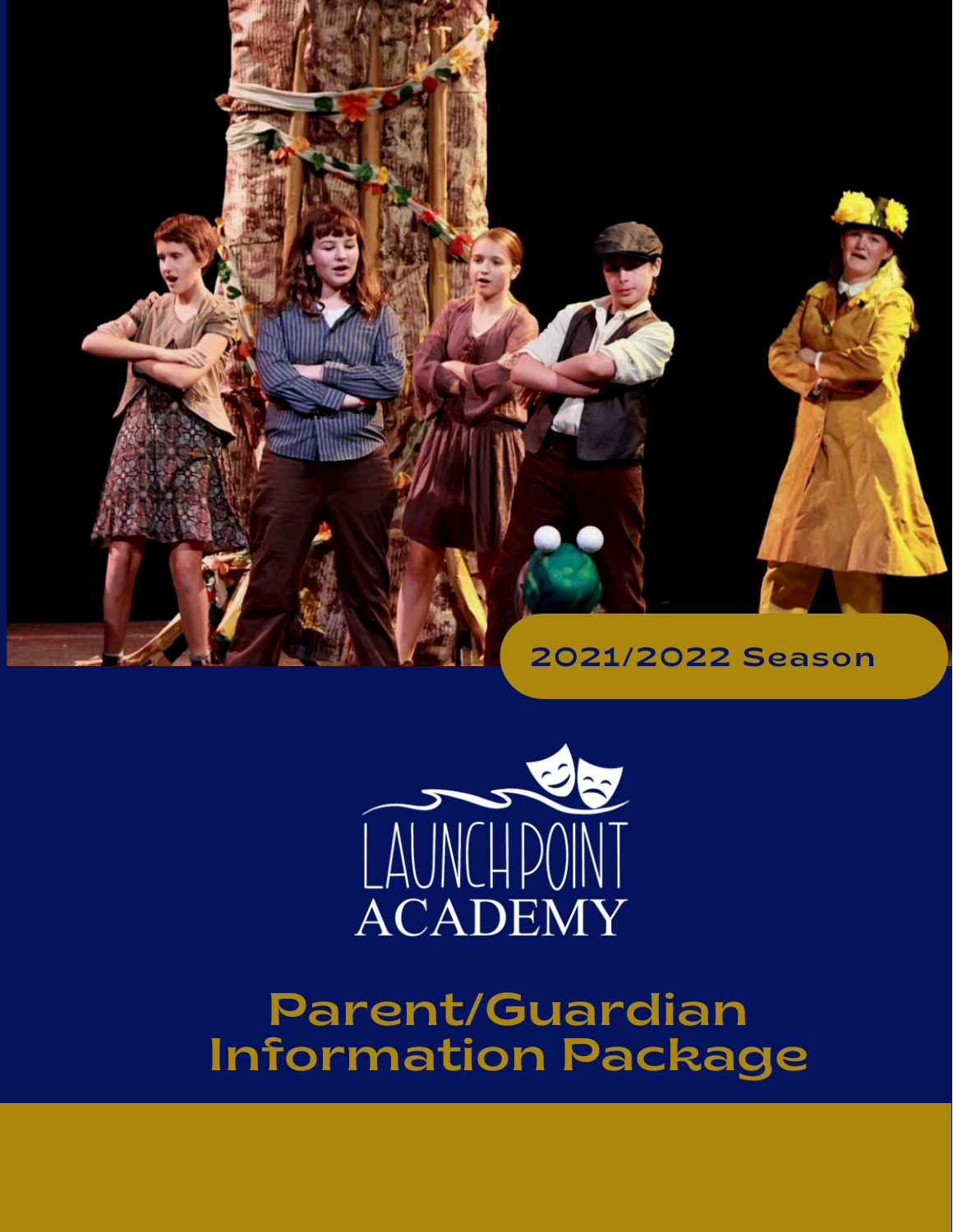

Welcome to Launchpoint Academy! We are so happy to have your family joining our community! At Launchpoint Academy, we value providing your children with a safe learning environment through mentorship and high-quality experiences.

In our programs, we emphasize creative exploration, making strong connections with peers, and critical thinking. Our team prioritizes nurturing each child's strengths to encourage growth and build confidence in their own abilities.

#### Cam Watson Managing Director cam.watson@bluecanoetheatrical.ca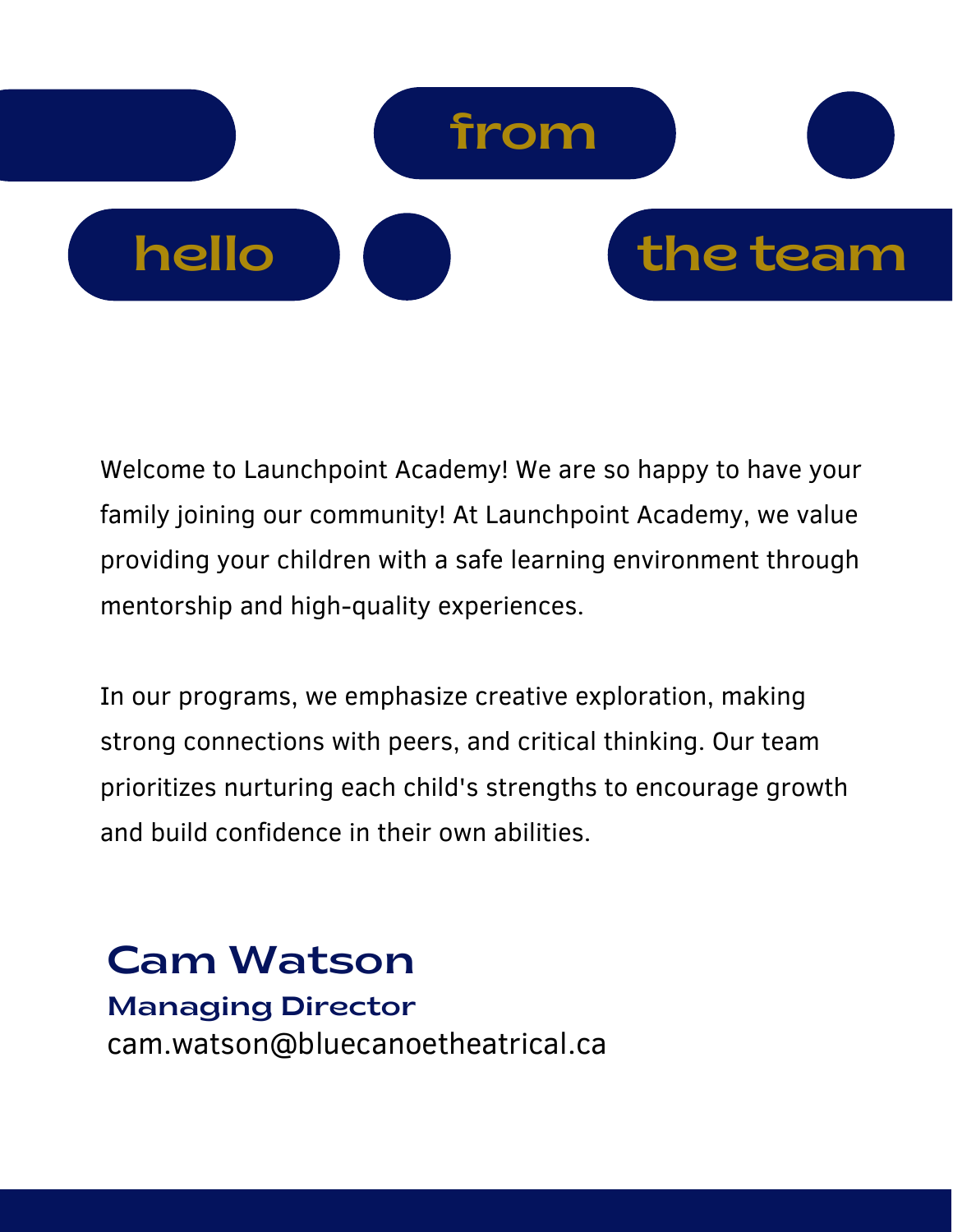# Stages of Growth Stage 1

#### **Ages 4-5** learn the basics of song, dance, and all things artistic! Full of fun play-based learning we explore the imagination and give space for each child's creativity.

### Stage 2

**Ages 6-8** have the opportunity to create and perform while learning new skills in our playbased curriculum. At this level, we start to explore the question of why behind all of our artistic endeavors.

### Stage 3

**Ages 8-12** are ready to blossom as artists. At this stage, we will support each student as they have ample opportunities to put their performance skills to the test and continue to grow through experiences and play.

### Stage 4

At **ages 13-17,** we are supporting each student in exploring opportunities outside of Launchpoint Academy. With a focus on auditioning, professionalism, and artistic development, students at this stage will be ready to participate, create, and lead in the Blue Canoe / Kingston Arts community.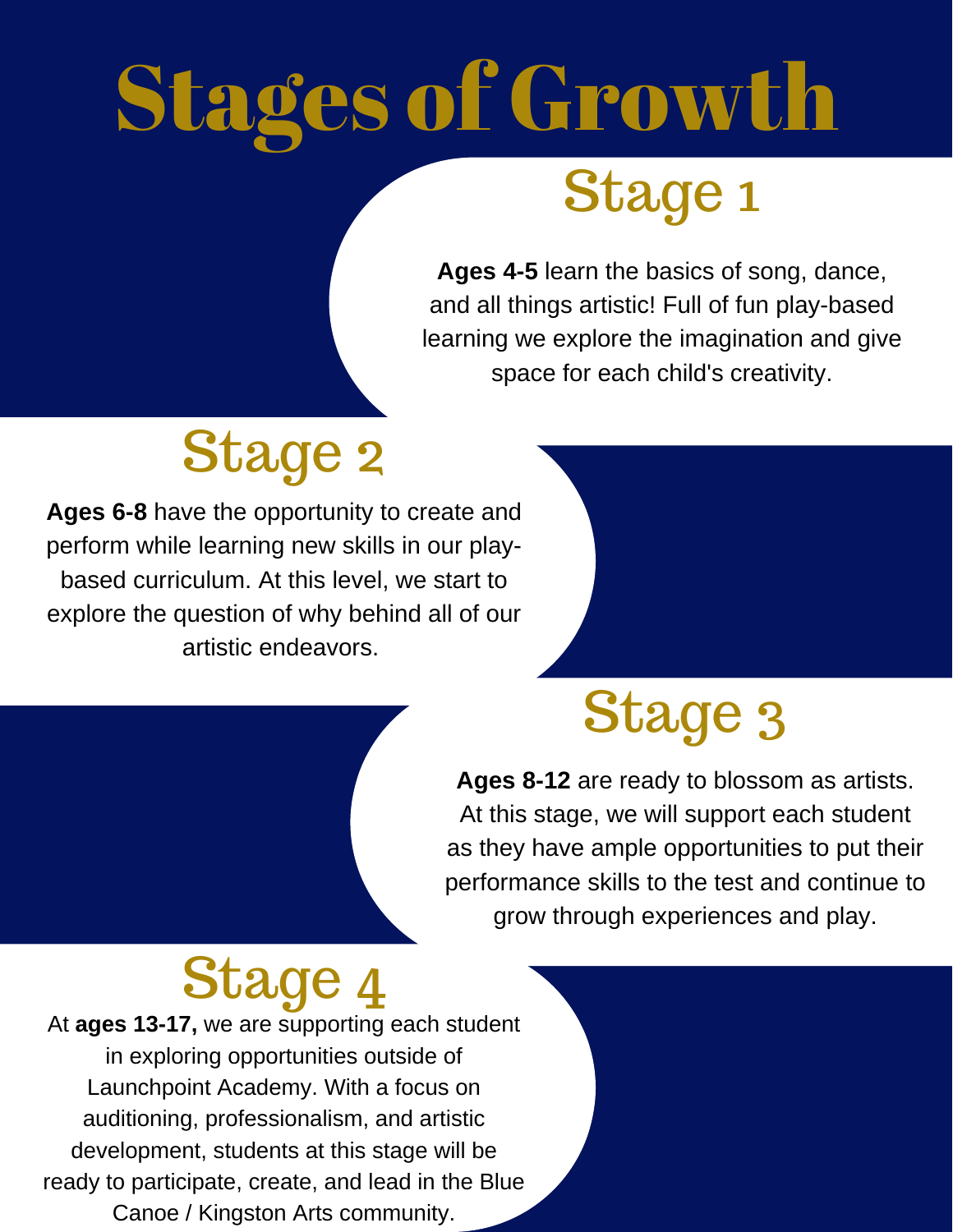

#### Our Mission

Launch Point Academy was created with the intention of creating a superior theatrical education opportunity for the youth of Kingston. We believe in the importance of theatre in the lives of youth and the positive effect that it can have on youth communities. We strive to unlock the undiscovered potential in our students and help them to express it in a safe and accepting environment. We are proud of the lasting friendships and formative memories that our program facilitates. Everything we do must always come down to the experience that we provide for our campers and students.

#### Our Staff

When it comes to hiring, we look for experienced and talented theatre artists whose great energy and leadership allow students a glimpse at the professional attitude of the theatre world. Each of our staff members has years of hands-on experience in the arts, some of which are graduates with degrees in theatre and music as well. We hold our staff to a high standard to inspire our students to strive for a similar level of dedication. Whoever we hire must also have a strong passion for educating youth and creating a safe and accepting environment for them. The level of theatre that we are aiming to create requires that we occasionally view our students as co-workers in a sense. They are our performers and creators. As a result, they should be treated with the same amount of respect as any of our instructors. We do not talk down to our students and this helps them to gain confidence in their abilities and take a certain amount of ownership over the pieces that they create – a crucial aspect to having dedicated and hard-working performers.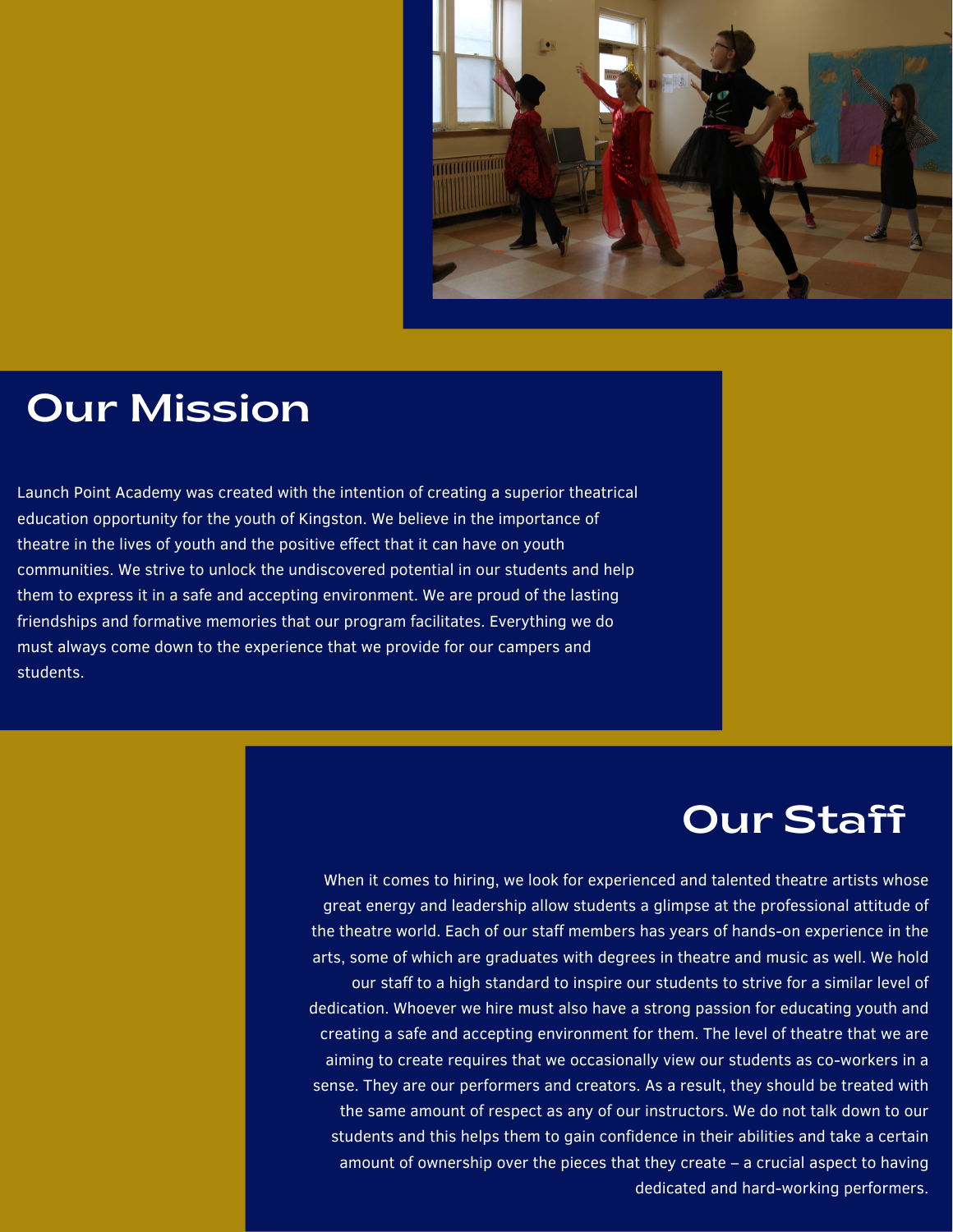### Programming Logistics

#### Payments Refunds

Payment must be made on the day of registration. Your child does not reserve a spot in our camp until payment is made. Payment can be made via e-transfer to Kim Dolan, our General Manager, at kim.dolan@bluecanoetheatrical.ca. Please see our Programs information page to see prices for each type of program this summer. Once payment has been made, you will receive a payment confirmation sheet, which you may use as an invoice or for tax purposes. Please note that you may be eligible for discounts that are not listed in our payment information. If you do qualify for a discount, our team will be in contact with you.

Camp Refunds: Full refunds are available up until the 48 hours before a program is due to start. After this point, we will no longer be able to offer a full refund.

For Sessional Programming: Full refund is available within the first three weeks of the program.

If you have any questions please contact Cam at cam.watson@bluecanoetheatrical.ca.

#### Absenteeism

In the event that your child does not show up for camp at the start of the program, we will be calling the phone numbers provided in an attempt to locate your child. Please give us ample notice if your child will not be in attendance/late for a particular program. If your child will not be in attendance, a refund will not be given. In the case that your child is sick please email Cam Watson at cam.watson@bluecanoetheatrical.ca

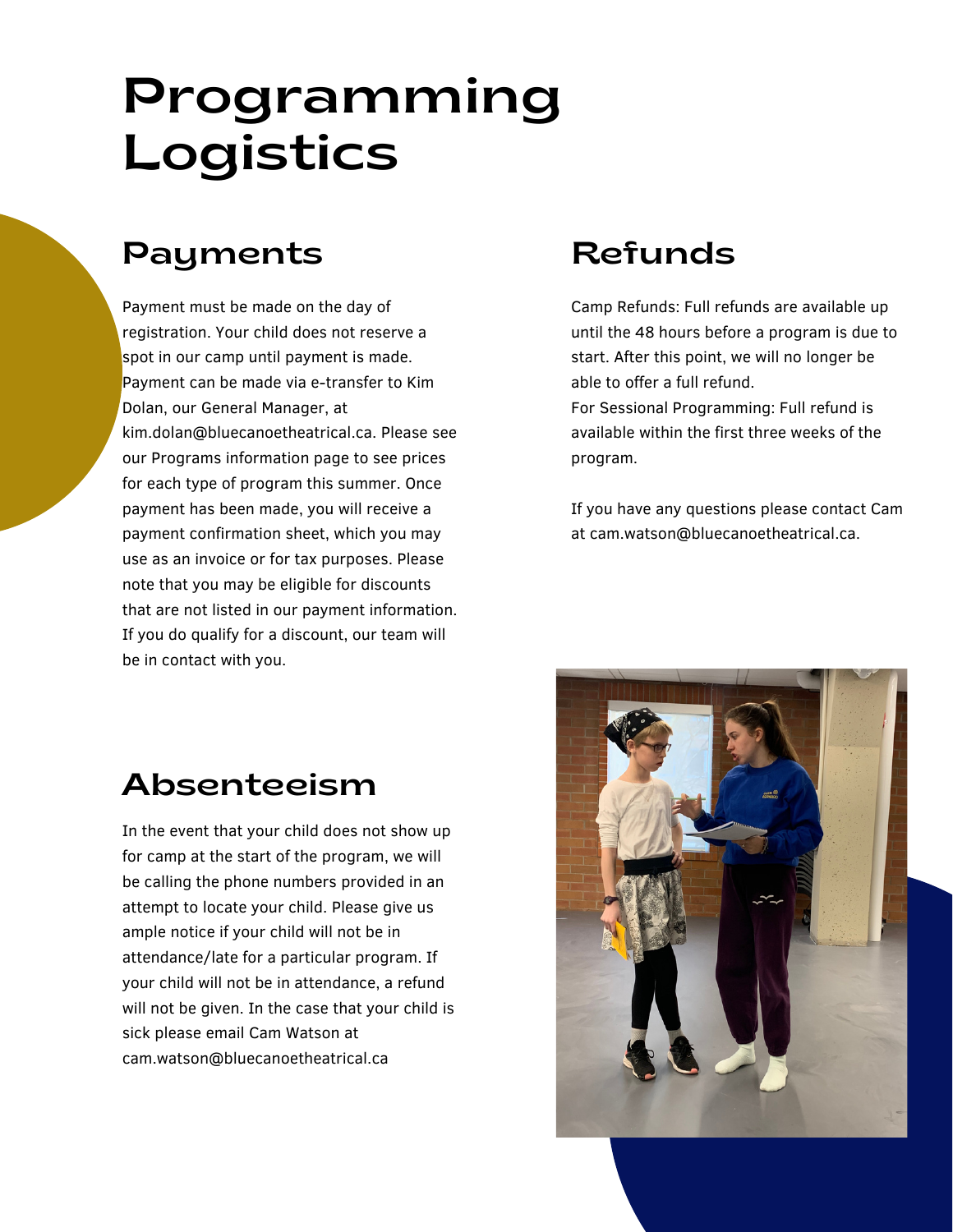## What to Bring



**Comfortable, and moveable clothing**



**Indoor Shoes**



**A packed lunch and snacks**



**A water bottle**



**We encourage and recommend masks**



**A notebook and writing utensils**